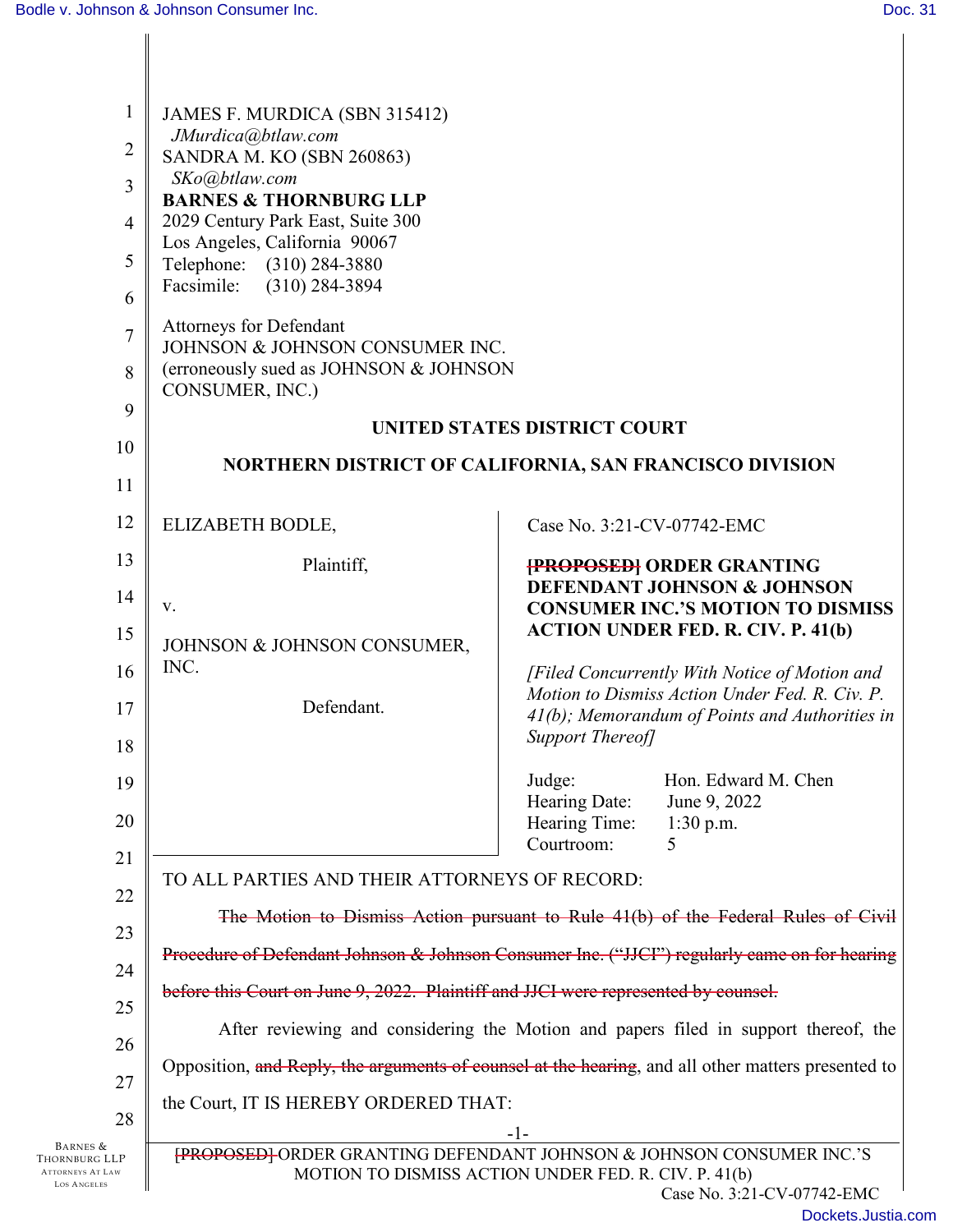| $\mathbf{1}$                                                               | The Court GRANTS JJCI's Motion to Dismiss Action;<br>(1)                                                                                                                  |  |  |
|----------------------------------------------------------------------------|---------------------------------------------------------------------------------------------------------------------------------------------------------------------------|--|--|
| $\overline{2}$                                                             | Plaintiff failed to file a Second Amended Complaint within 60 days of the Court's<br>(2)                                                                                  |  |  |
| $\mathfrak{Z}$                                                             | Order at the February 24, 2022 hearing and in its Minute Entry Order (Dkt. 28);                                                                                           |  |  |
| $\overline{4}$                                                             | (3)<br>The following five factors set forth in <i>Yourish v. Cal. Amplifier</i> , 191 F.3d 983                                                                            |  |  |
| 5                                                                          | (9th Cir. 1999), weigh in favor of dismissal of this action, with prejudice, under                                                                                        |  |  |
| 6                                                                          | Fed. R. Civ. P. 41(b):                                                                                                                                                    |  |  |
| 7                                                                          | The first factor, the public's interest in expeditious resolution of this<br>(a)                                                                                          |  |  |
| 8                                                                          | litigation, strongly supports dismissal because Plaintiff has had ample                                                                                                   |  |  |
| 9                                                                          | time to plead plausible claims against JJCI, but has not done so;                                                                                                         |  |  |
| 10                                                                         | (b)<br>The second factor, the Court's need to manage its docket, also strongly                                                                                            |  |  |
| 11                                                                         |                                                                                                                                                                           |  |  |
| 12                                                                         | supports dismissal because Plaintiff's failure to file a Second Amended                                                                                                   |  |  |
| 13                                                                         | Complaint within the 60 days after the February 24, 2022 hearing has                                                                                                      |  |  |
| 14                                                                         | caused this action to come to a halt, allowing Plaintiff—not this Court—                                                                                                  |  |  |
| 15                                                                         | to control the pace of the docket;                                                                                                                                        |  |  |
| 16                                                                         | (c)<br>The third factor, the risk of prejudice to Defendant JJCI, strongly favors                                                                                         |  |  |
| 17                                                                         | dismissal because Plaintiff has provided no reason for her failure to timely                                                                                              |  |  |
| 18                                                                         | file a Second Amended Complaint;                                                                                                                                          |  |  |
|                                                                            | The fourth factor, the public policy favoring disposition of the case on its<br>(d)                                                                                       |  |  |
| 19                                                                         | merits, does not weigh against dismissal because Plaintiff has had ample                                                                                                  |  |  |
| 20                                                                         | opportunity to plead plausible claims against JJCI, but has failed to do so,                                                                                              |  |  |
| 21                                                                         | either because Plaintiff cannot or because she has chosen not to further                                                                                                  |  |  |
| 22                                                                         | amend her complaint; and                                                                                                                                                  |  |  |
| 23                                                                         | The fifth factor, the availability of less drastic alternatives, also does not<br>(e)                                                                                     |  |  |
| 24                                                                         | weigh against dismissal because Plaintiff was well aware of the deadline                                                                                                  |  |  |
| 25                                                                         | to file a Second Amended Complaint but did not do so, nor has Plaintiff                                                                                                   |  |  |
| 26                                                                         | requested any lesser relief to maintain her action.                                                                                                                       |  |  |
| 27                                                                         |                                                                                                                                                                           |  |  |
| 28                                                                         | $-2-$                                                                                                                                                                     |  |  |
| BARNES &<br>Thornburg LLP<br><b>ATTORNEYS AT LAW</b><br><b>LOS ANGELES</b> | [PROPOSED] ORDER GRANTING DEFENDANT JOHNSON & JOHNSON CONSUMER INC.'S<br>MOTION TO DISMISS ACTION UNDER FED. R. CIV. P. 41(b)<br>$C_{0.92}$ $N_{\odot}$ 2.21 CV 07742 EMC |  |  |